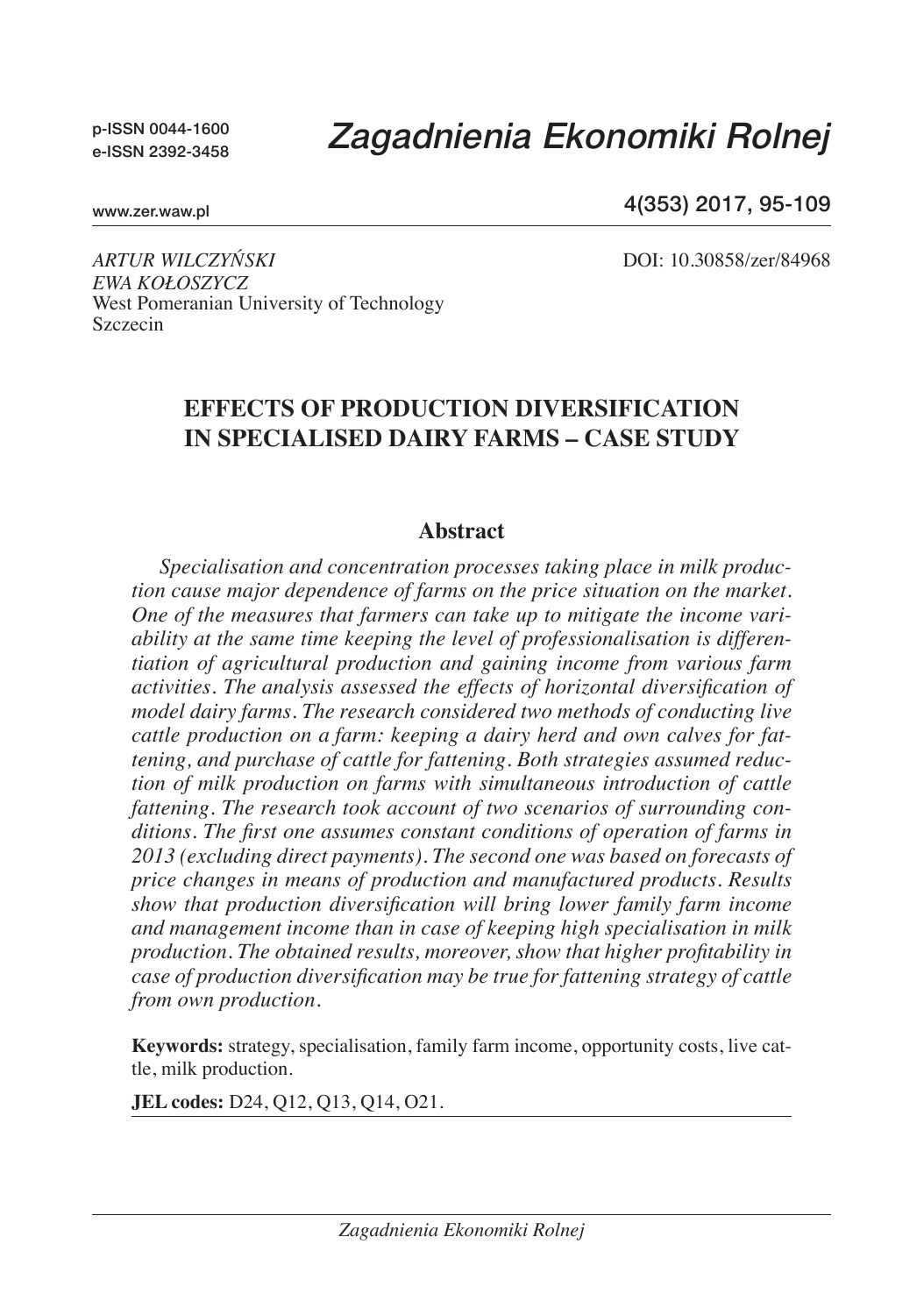# **Introduction**

Product specialisation in agricultural production allows for a number of both economic and organisational benefits. It is accompanied by a phenomenon of production concentration reflected in a decreasing number of dairy cow holdings coupled with the maintained or increased level of production in the dairy market. This is a consequence of activities taken by holdings mainly in order to increase the stock and cow milk yield. Specialisation and concentration carry, however, a risk of strong dependence of economic results on the prices of the main product of the farm, i.e. milk. When milk quotas were in force, the European milk production market was protected against excessive milk supply, which limited milk price fluctuations, while the direct payment system that was in use also enabled the farmers and their families to obtain income at a satisfactory level and encouraged development of farms. Changes to the EU policy, e.g. as regards the production limits and many important factors of milk production (lower feed prices), led in 2013-2015 to a substantial increase in the EU milk supply. In consequence, the milk prices dropped, which decreased the income generated by the farms. Due to the above mentioned factors, many milk producers are thinking of taking activities to ensure themselves an additional source of income, mainly through diversification of production on the farm.

Given the above, the article aims at determining the economic effects of product diversification by farms specialising in milk production. The accomplishment of this aim will first of all answer the question whether introduction of production of cattle for slaughter will improve economic results of farms and will indicate, at the same time, an economically effective strategy of how such a change could be made.

# **Typology of strategies of family farms**

The term strategy is differently defined in literature on organisation management. Numerous clarifications of this term even allow for a classification of approaches taken by their authors (Obłój, 2007; Krupski, 2003). In literature on agriculture, a strategy is rather considered from the perspective of survival of family farms and their adaptation to the changing environment. Three basic strategies of family farms are evoked in this context: professionalization, stable reproduction and withdrawal strategies (Fig. 1) (Krammer, Larcher, Vogel and Lautsch, 2012).

Farm professionalization should be understood as a market-oriented strategy which aims at farm development (measured e.g. by the scale of production, income etc.). In this strategy, farms use resources in agricultural production which is the basic source of income in the medium- and long-term. This strategy most often concerns young farmers (business entities) operating large holdings or farmers on small holdings, in the regions where employment possibilities outside farm are limited (Tracy, 1997). Farm professionalism is achieved through specialisation or diversification of activity.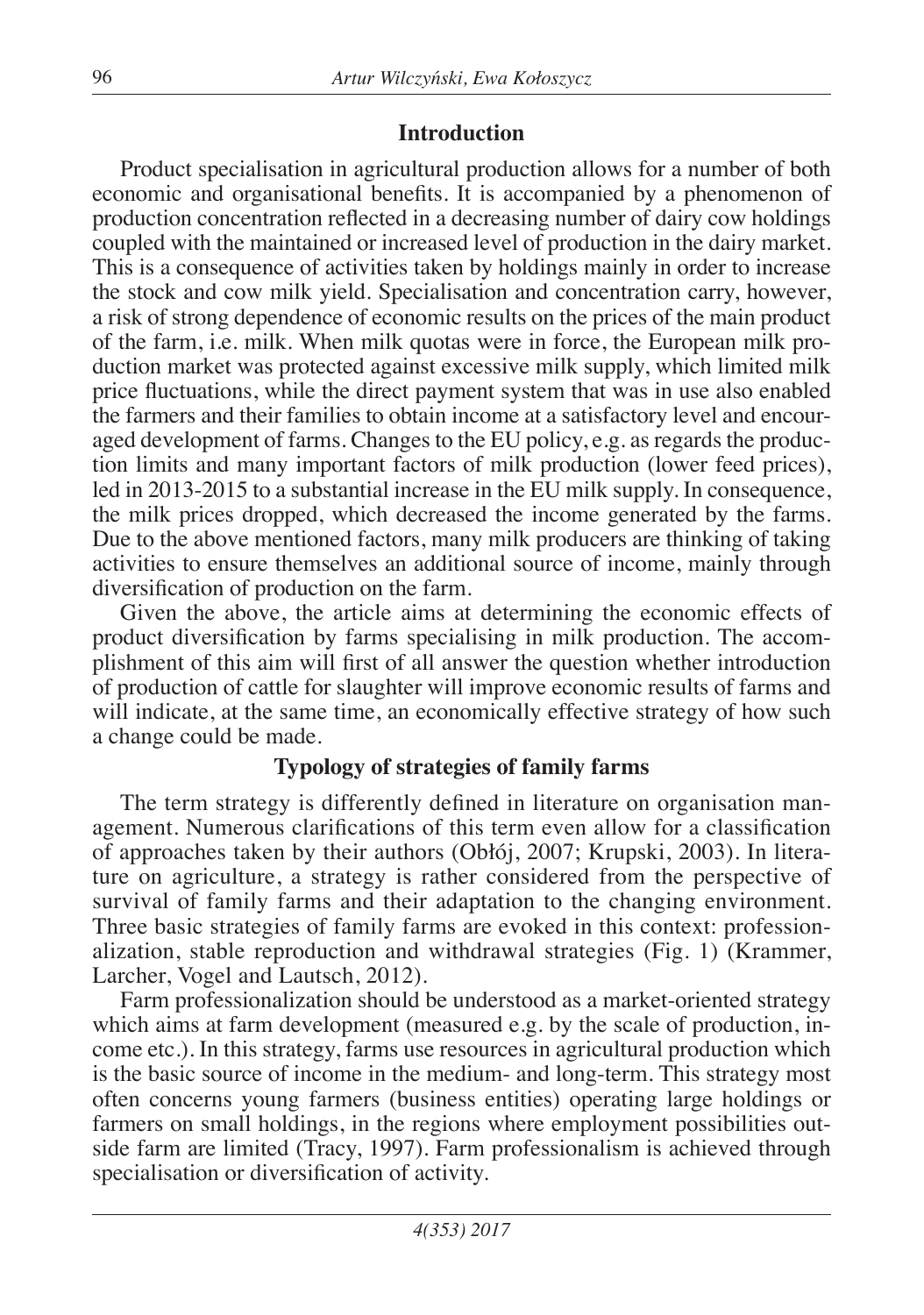

*Fig 1.* Types of strategies of family farms. Source: Krammer, Larcher, Vogel and Lautsch (2012), pp. 96-113.

Specialisation is a clear orientation of the farm on the selected branch or activity, which consists in limiting the range of production, e.g. limiting the number of animal species and the number of processing animal groups per herd (Stachak, 1998). This is associated with simplified organisation or production methods (Klepacki, 1997; Kierul and Majewski, 1991), which may lead to lower unit costs of production. Professionalization may be also reflected in the concentration of production, i.e. concentrating the homogeneous production and increasing the scale of production in the same unit that organises the production (Stachak, 1998). The purpose of concentration is to increase economic efficiency (Fereniec, 1999), e.g. by reduced purchase costs, increased use of means of production and labour force (Świtłyk, 1999). In Polish agriculture, the process of specialisation and concentration was introduced for years. The decline in the number of farms occurred along with an increase in the number of those specialising in selected areas of production. According to the data of the Central Statistical Office (GUS), in 2005, there were 45% of mixed-farming holdings (various crops and livestock), while in 2013, the share of such holdings declined to 31% (Central Statistical Office (GUS), 2013, 2005). These processes also led to improved land and asset productivity (Ziętara, 2014).

Professionalization can be also achieved through diversification. One of its variants is horizontal diversification which consists in the extension of activity to new branches of production, if they are synergy or complementary to the existing core activity. Diversification activities can be also of vertical character and then they involve the extension of farm's activity through backward or forward integration of its agricultural activity, e.g. by further processing of own products by the farm (Krammer, Larcher, Vogel and Lautsch, 2012). Multidirectional activity is highly beneficial, e.g. it is conducive to reducing the total risk of the holding activity (Jerzak, 2008), achieving the synergistic effect, which makes it possible to rationalise the portfolio of activities (Romanowska, 2004).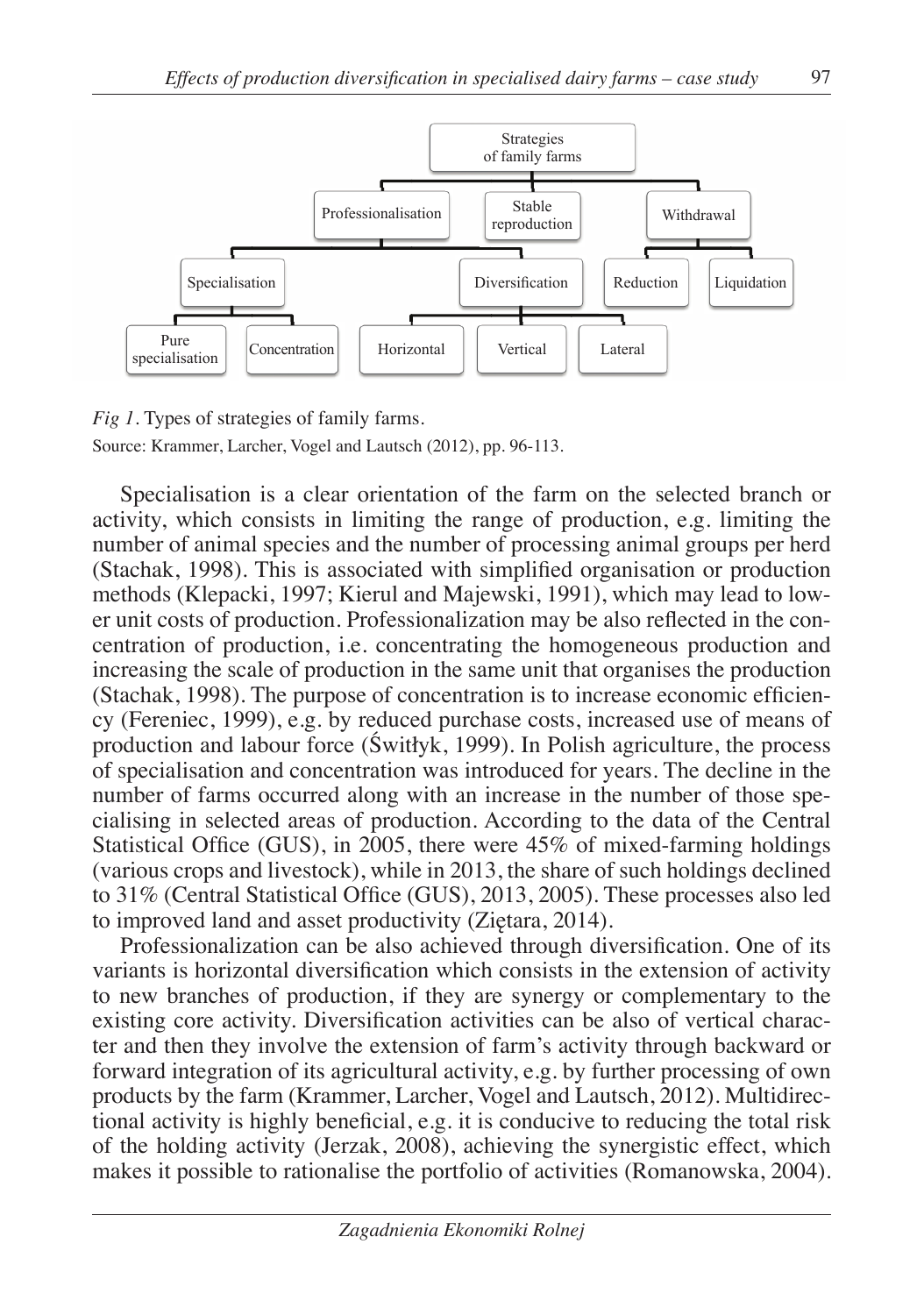Later diversification of production involves, on the other hand, commencement of activities not related to the existing agricultural activity, but related to agriculture (e.g. ruraltourism, handicraft, services provided with the use of agricultural equipment, etc.). According to the data of the Central Statistical Office (GUS), in 2013, approximately 37% of farms (2.6% of the total number of holdings) conducted such activity, in relation to 2010, this number decreased, however, by 24% (GUS, 2013; 2010).

The second main strategy of family farms is stable reproduction relating to entities which do not show significant changes in their activity. This specific state of suspension of a farm may be a prelude to professionalization or withdrawal from the market. This strategy is often applied on farms with unsolved inheritance problems (Methorst, Roep, Verhees and Verstegen, 2016; Mishra, El-Osta and Johnson, 2004).

Withdrawal is the third type of strategies adopted by farms that involves abandoning of agricultural activity. This is most often associated with low income achieved from the farm or inheritance problems. This strategy may consist in the gradual reduction in the use of resources, mainly human resources, for agricultural activity and the focus of farmers on non-agricultural activity. Immediate cessation of agricultural activity, i.e. liquidation of the farm, occurs in connection with retirement of its owner, his poor health or family problems in the absence of a successor.

## **Research material and method**

The research is based on models of farms. In economic sciences, models are widely applied and make it possible to study quantitative relations between different economic phenomena and to observe the development of these phenomena under assumed conditions (Stachak, 2013).

In the conducted research, a model farm is a set of information describing the holding by means of the technical and economic parameters of farms participating in Polish FADN in 2014 (Goraj, Bocian, Osuch and Smolik, 2016). The research was conducted on the basis of data and measures of farms highly specialised in milk production selected because of their economic value. Given the specific nature of research, analyses have only focussed on medium-large (50≤EUR<100) and large (100≤EUR<500) farms. These farms achieved income on account of management and risk in 2014; therefore, it was assumed that they are characterised by minimum potential to implement strategic changes. A number of additional assumptions and calculations relating to the organisation of production were made in order to design models of farms. Standards and norms of agricultural production published by the Warsaw University of Life Sciences (SGGW) in Warsaw and the Agricultural Advisory Centre Branch in Poznań were used for this purpose. The farm models were verified in terms of production and economic results in 2014. Basic parameters assumed in the model farms are presented in Table 1.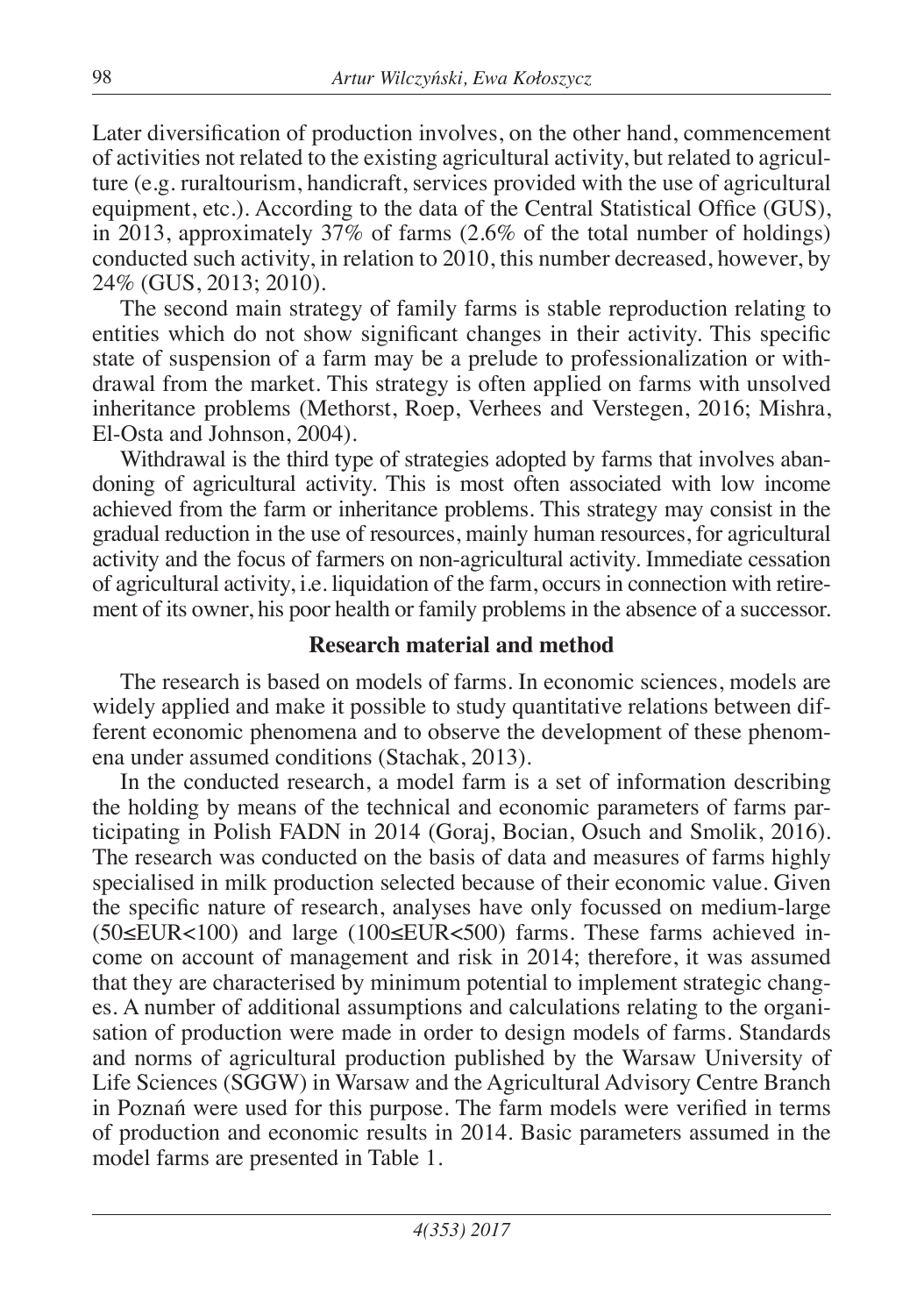| <b>Dasic features of model farms in 2014</b>                    |                               |             |             |  |  |  |  |  |  |
|-----------------------------------------------------------------|-------------------------------|-------------|-------------|--|--|--|--|--|--|
|                                                                 | Unit of measure               | Model farms |             |  |  |  |  |  |  |
| Parameters                                                      |                               | M35         | M74         |  |  |  |  |  |  |
| Dairy cow stock<br>of a model farm                              | number of pieces              | 35          | 74          |  |  |  |  |  |  |
| Share of milk production<br>in total production                 | $\%$                          | 70          | 75          |  |  |  |  |  |  |
| Cows' milk production                                           | $kg*$ animal <sup>-1</sup>    | 6,447       | 7,260       |  |  |  |  |  |  |
| Stocking density                                                | $LU^*100$ ha of $UAA^{-1}$    | 131         | 143         |  |  |  |  |  |  |
| Farm capital                                                    | PLN thousand*ha <sup>-1</sup> | 27.8        | 28.9        |  |  |  |  |  |  |
| Utilised agricultural area (UAA)                                | ha                            | 42.8        | 84.5        |  |  |  |  |  |  |
| Share of permanent pastures PP<br>in the area of UAA            | $\%$                          | 36          | 29          |  |  |  |  |  |  |
| Share of leased areas in land resources                         | $\%$                          | 33          | 37          |  |  |  |  |  |  |
| Total labour inputs, including:<br>Share of family labour force | hours<br>$\%$                 | 4,579<br>95 | 6,296<br>77 |  |  |  |  |  |  |

*Basic features of model farms in 2014*

Source: own work based on: Goraj, Bocian, Osuch and Smolik (2016).

In the model farms, highly specialised in milk production, an assumption was made to rear heifers for herd replacement purposes only, the other animals are sold. Feeding was based on animal feed produced in the holding and purchased.

Two strategies were adopted in the conducted research to diversify activity in the holdings, associated with horizontal diversification of production, i.e. with extension of the activity portfolio, but within the same group of animals, namely cattle. These strategies assume restriction of milk production through a 30% decrease in the cow herd and commencement of beef cattle production (Table 2). In both strategies, there are the same limitations as regards the possibilities of manufacturing animal feed for own needs and livestock buildings, which means that no changes in land, buildings or equipment were assumed. In the first strategy (S1) an assumption was made to maintain the dairy and fattening herd. Dairy cows are cross-bred with Limousine breed. After calving, male calves are intended for fattening, while female calves are sold. In this strategy, some of the cows are still inseminated with dairy semen, which serves herd replacement purposes. This also means that dairy male calves are sold. The second of the adopted strategies (S2) is based on the purchase of animals for fattening with the weight of approx. 250 kilos (mixed breed), while milk production organisation remains unchanged (with a smaller herd of cows).

Table 1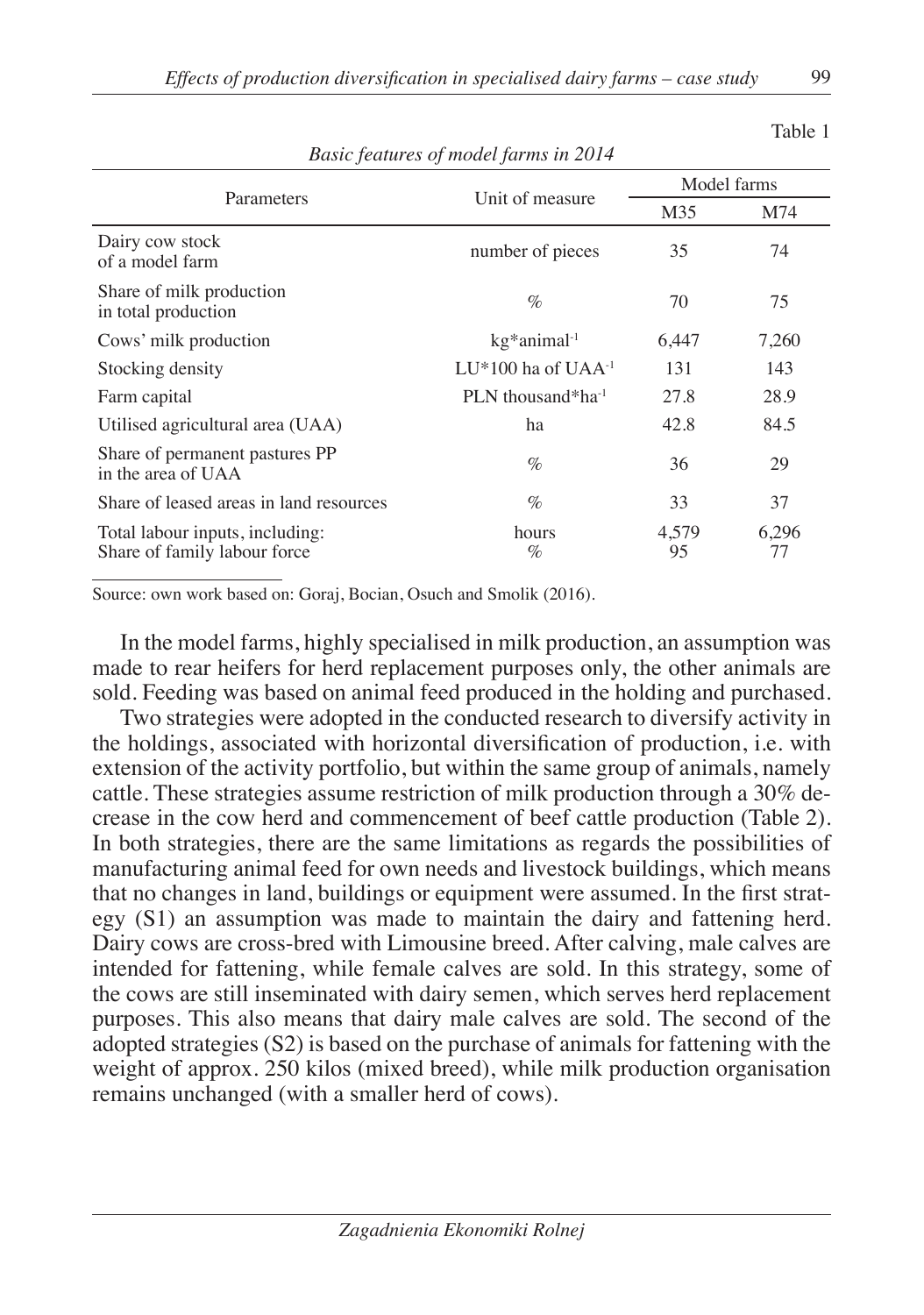| Assumptions adopted in the strategies of operation of model farms  |       |      |                |       |      |                |  |  |  |
|--------------------------------------------------------------------|-------|------|----------------|-------|------|----------------|--|--|--|
| Main assumptions of the adopted strategies                         |       | M35  |                | M74   |      |                |  |  |  |
|                                                                    |       | S1   | S <sub>2</sub> | B     | S1   | S <sub>2</sub> |  |  |  |
| Year when implementation activity commences                        | 2014  | 2014 | 2016           | 2014  | 2014 | 2016           |  |  |  |
| Year when full production effects are achieved                     | 2014  | 2016 | 2016           | 2014  | 2016 | 2016           |  |  |  |
| Number of cows in 2016                                             | 35    | 25   | 25             | 74    | 52   | 52             |  |  |  |
| Milk sales in 2016 $(t^*year^{-1})$                                | 238   | 170  | 170            | 566   | 397  | 397            |  |  |  |
| Number of animals for fattening sold in 2016<br>(number of pieces) |       | 7    | 10             |       | 15   | 22             |  |  |  |
| Labour inputs in 2016 (hour*year <sup>1</sup> )                    | 4.346 | 3286 | 3186           | 6.296 | 5425 | 4820           |  |  |  |

 $B - a$  strategy of making no changes to the holding (highly specialised in milk production);  $S1 - a$  strategy assuming fattening of own animals;  $S2 - a$  strategy assuming fattening of purchased animals Source: own work.

Two scenarios of conditions of the environment were adopted for research purposes. In order to emphasise the impact of the implemented strategies, a decision was made to apply the scenario in which conditions of the environment do not change (status as of 2013). The second scenario takes into account changes to the conditions of the environment. This scenario adopts, in 2014-2016, changes to the prices of products and means of production on the basis of chain-linked indices, which makes it possible to maintain the specific character of the conditions in the first year of the analysis for each of the farms. The chain-linked indices were calculated on the basis of the data and information published by the Central Statistical Office (GUS) and FADN (Abramczuk, Augustyńska-Grzymek, Czułowska, Jabłoński, Skarżyńska and Żekało, 2015). The chain-linked index is also used in projections regarding the prices of products and means of production. Price forecasts for 2017-2020 are based on information of the World Bank (2016) and the European Commission (2015). Due to lack of available price forecasts, e.g. for some means of production, their level was determined on the basis of average change rate from 2009-2016. In addition, it was assumed that the purchase price of milk will decrease in the adopted strategies owing to a decline in the sales volume. On the basis of analysis of FADN data concerning milk purchase prices in highly specialised dairy farms it was assumed that this price may be reduced by 5% (Goraj, Bocian, Osuch, and Smolik, 2015; Goraj, Bocian, Osuch, and Smolik, 2016, Bocian, Osuch and Smolik, 2017).

The research uses the TIPI-CAL model (Technology Impact and Policy Impact Calculation). It is a multi-year recursive model, allowing for deterministic

Table 2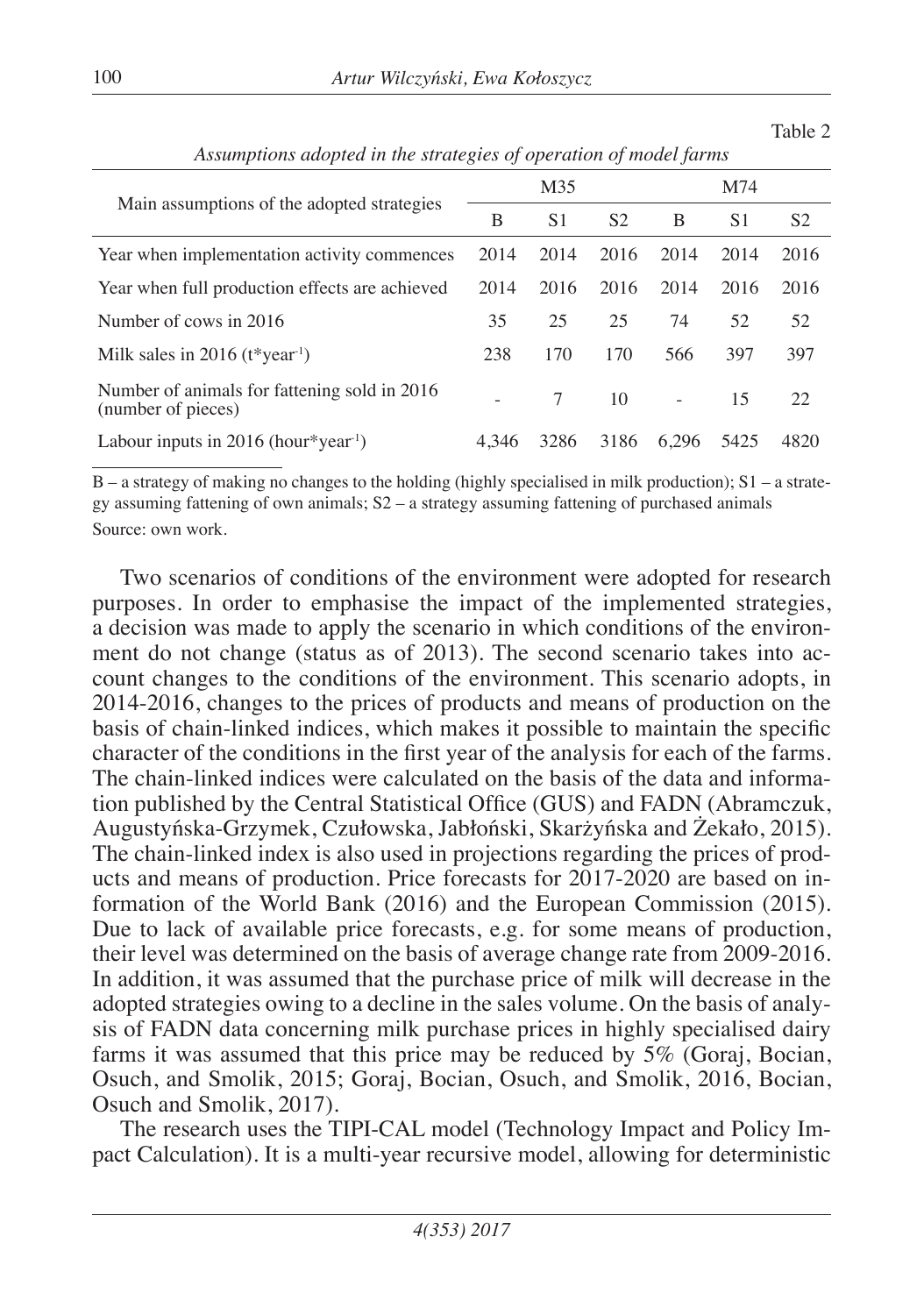or stochastic simulation of changes in farms. The model is described in more detail in the publications of its creators and the works of Świtłyk (Hemme, 2000; Deblitz and Świtłyk, 1999).

Outcome categories of farms were calculated in accordance with the FADN methodology. The research uses full cost accounting which allows for determining income on account of management and risk. The economic calculation includes the costs of own factors of production: land, labour, capital (alternative costs). The use of own land was valued in accordance with the previous domestic and foreign studies, i.e. on the basis of average rent (Skarżyńska, 2011; Goraj and Mańko, 2011; European Dairy Farmers, 2012; Hemme (ed.), 2014). The contractual cost of capital for 2017-2020 was estimated on the basis of annual average interest rate on deposits with over two years maturity in commercial banks in the years 2009-2016. Alternative costs of own labour were determined as a product of own labour inputs expressed in full-time employees and average net salary/wage in a given year. The projected salary and wage changes for 2017-2020 were calculated by means of the average rate of change in average gross salaries and wages in the national economy in 2009-2016.

The effects of production diversification were assessed from the view of the achieved economic results, i.e. total production, gross added value, income from a family farm and income on account of management and risk.

## **Results**

This first scenario assumes the implementation of individual strategies while maintaining the prices of products and means of production at the 2013 level. Direct payments and milk production volume were subject to change. The results of simulations for the first of the analysed farms (M35) are presented in Table 3. Output categories expressed in zloty per farm show that the most favourable situation occurs in case of the lack of production diversification. This is confirmed by the level of income from a family farm and income on account of management and risk. The results for 2018 show that implementation of the strategy consisting in own calves fattening will cause a decrease in income from a family farm by more than PLN 50 thousand, as compared to income achieved when the holding continues to breed dairy cattle only. A similar trend will occur in strategy S2 (purchase of animals for fattening), in which income from a family farm will be lower by nearly PLN 70 thousand, as compared to the situation when the holding is not involved in beef cattle production. As regards income on account of management and risk, the difference is within the range of PLN 40-50 thousand, depending on the implemented strategy.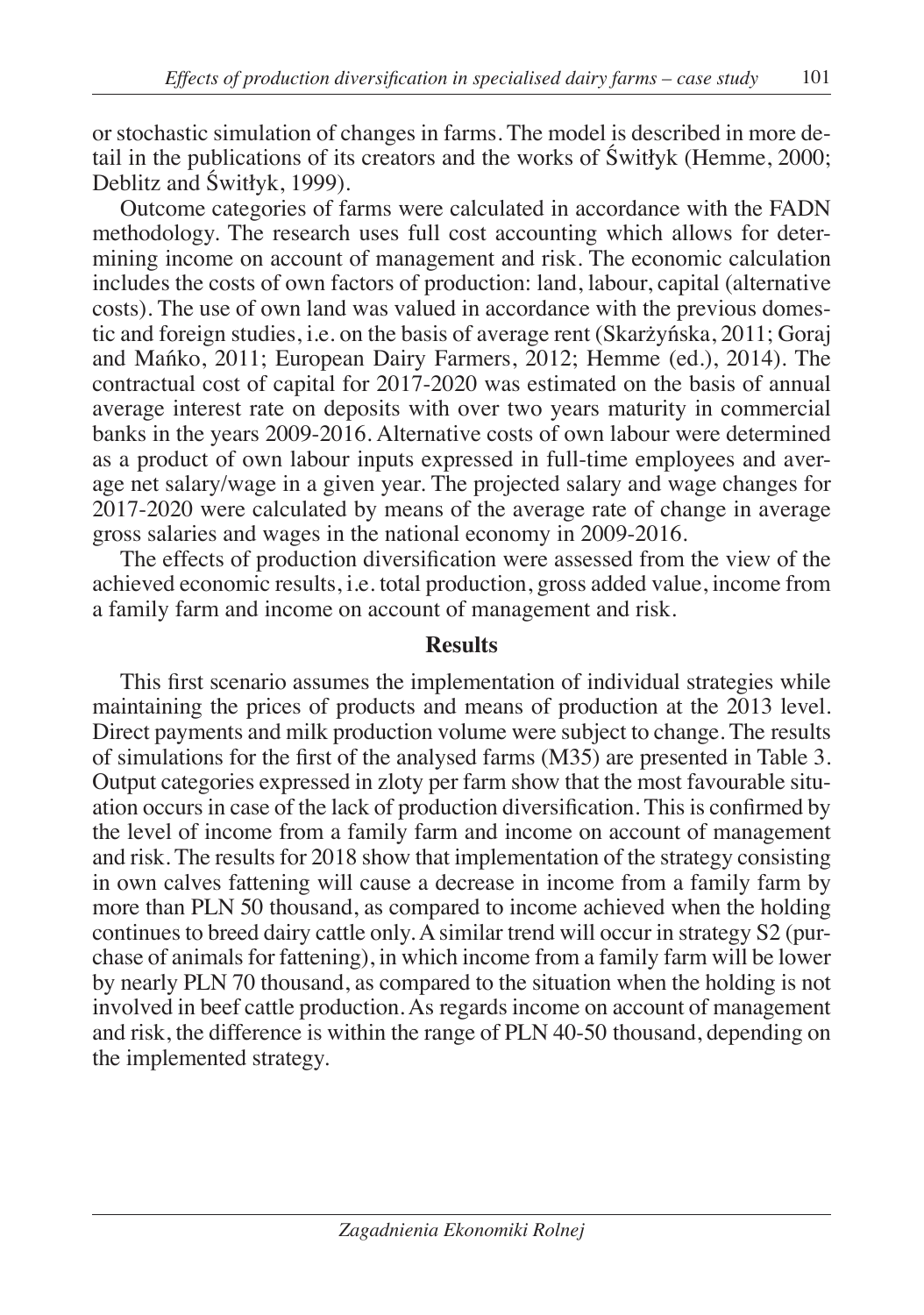Table 3

| Farm result<br>categories                   | M74 Model Farm |       |                                        | Strategy S1 |       |               | Strategy S2 |       |               |
|---------------------------------------------|----------------|-------|----------------------------------------|-------------|-------|---------------|-------------|-------|---------------|
|                                             | 2014           | 2018  | 2018/<br>2014                          | 2014        | 2018  | 2018/<br>2014 | 2014        | 2018  | 2018/<br>2014 |
| in PLN thousand per farm                    |                |       |                                        |             |       |               |             |       |               |
| Total production                            | 398.5          | 469.9 | $117.9\%$                              | 398.5       | 377.3 | 94.7%         | 398.5       | 385.5 | 96.7%         |
| Gross value added                           | 219.5          | 284.5 | $129.6\%$                              | 219.5       | 227.5 | $103.6\%$     | 219.5       | 212.8 | 96.9%         |
| Income from<br>a family farm                | 160.1          | 224.6 | 140.3%                                 | 160.1       | 169.9 | $106.1\%$     | 160.1       | 155.2 | 96.9%         |
| Income on account of<br>management and risk | 70.2           | 125.6 | 178.9%                                 | 70.2        | 86.3  | $122.9\%$     | 70.2        | 75.7  | 107.8%        |
|                                             |                |       | in PLN per hour of (own and paid) work |             |       |               |             |       |               |
| Total production                            | 87.0           | 102.6 | 117.9%                                 | 87.0        | 106.0 | 121.8%        | 87.0        | 117.4 | 134.9%        |
| Gross value added                           | 47.9           | 62.1  | 129.6%                                 | 47.9        | 63.9  | 133.4%        | 47.9        | 64.8  | 135.3%        |
| Income from<br>a family farm                | 35.0           | 49.0  | 140.0%                                 | 35.0        | 47.7  | 136.3%        | 35.0        | 47.2  | 134.9%        |
| Income on account of<br>management and risk | 15.3           | 27.4  | 179.1%                                 | 15.3        | 24.2  | 158.2%        | 15.3        | 23.0  | 150.3%        |

*Selected result categories of the M35 farm simulation in the scenario of unchanged conditions of the environment*

Source: own work.

The above-mentioned differences in profitability may give an incomplete picture of changes in the results that have occurred because of the implementation of the adopted strategies. That is why, it was necessary to select a reference unit that would make it possible to compare results between the strategies. It was assumed that own and paid labour inputs will perform the function of such unit. Analysis of income from a family farm shows that extension of production to breeding cattle for slaughter will ensure the M35 holding a similar level of income (2018) as if it simply continued to produce milk. Calculation of income on account of management and risk for 2018 shows that in the two adopted strategies, its level will be nearly identical and will amount to approx. PLN 47 per hour of labour input. This value will be not much lower than income achieved when the farm continues to operate as highly specialised in milk production and will only amount to PLN 1.3-1.8 per hour of work.

The 2019-2020 period was not covered by the conducted analysis because the purpose of the scenario of unchanged conditions of the environment is to show the impact of organisational changes on economic situation of farms excluding changes in the prices of products and means of production. The indicated changes were completed in 2017. The same situation applies to the results achieved for M74 farm that are included in Table 5.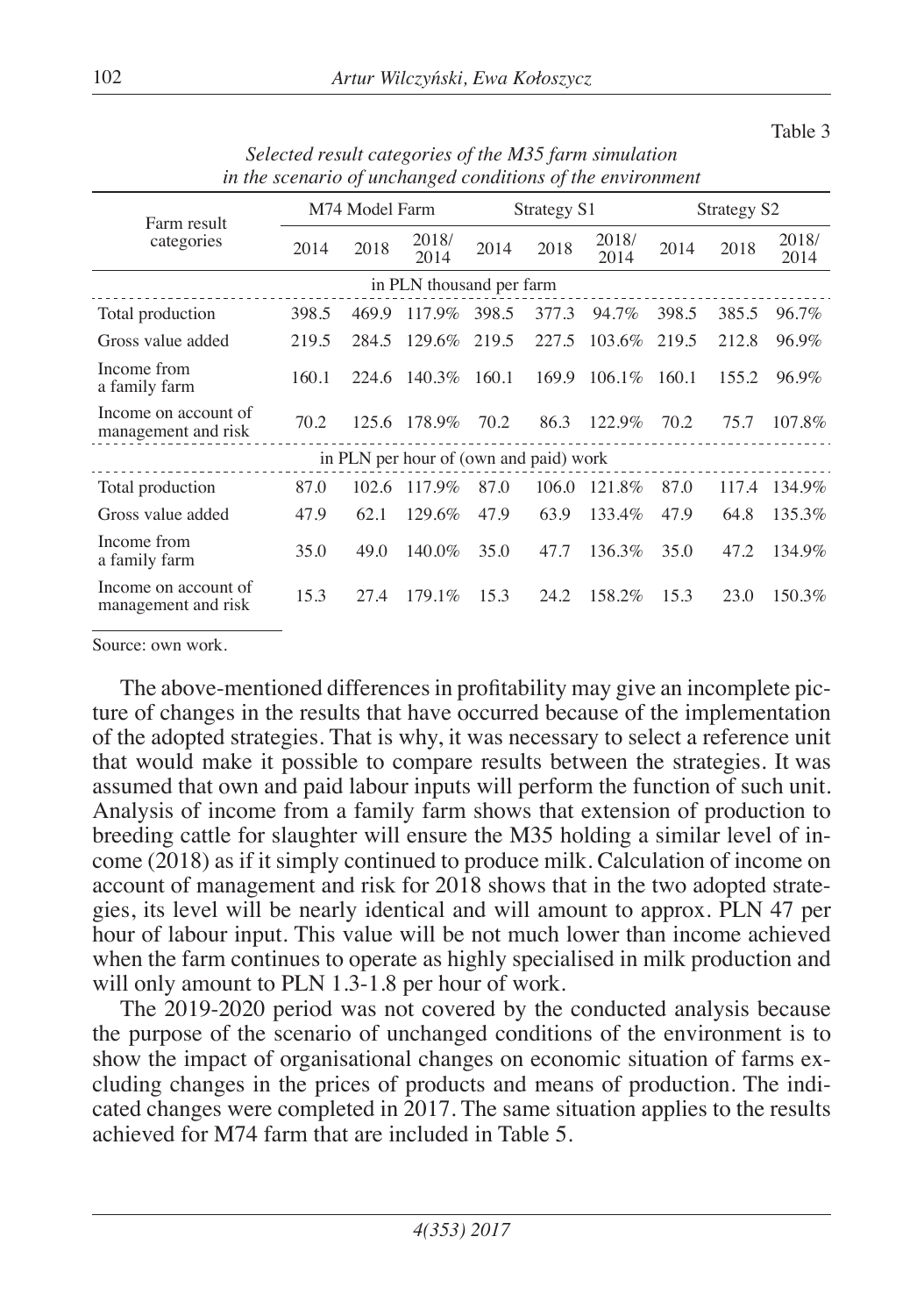Table 4

|                                             |                            | $\circ$ |       |             | $\mathbf{I}$                           |        |             | $\circ$ |         |
|---------------------------------------------|----------------------------|---------|-------|-------------|----------------------------------------|--------|-------------|---------|---------|
| Farm result                                 | M <sub>35</sub> Model Farm |         |       | Strategy S1 |                                        |        | Strategy S2 |         |         |
| categories                                  | 2014                       | 2018    | 2020  | 2014        | 2018                                   | 2020   | 2014        | 2018    | 2020    |
| in PLN thousand per farm                    |                            |         |       |             |                                        |        |             |         |         |
| Total production                            | 398.5                      | 428.9   | 456.0 | 398.5       | 348.9                                  | 345.9  | 398.5       | 356.3   | 343.8   |
| Gross value added                           | 219.5                      | 229.0   | 250.7 | 219.5       | 185.8                                  | 177.7  | 219.5       | 172.1   | 154.7   |
| Income from<br>a family farm                | 160.1                      | 162.7   | 178.3 | 160.1       | 122.2                                  | 108.2  | 160.1       | 108.5   | 85.3    |
| Income on account of<br>management and risk | 70.2                       | 46.4    | 42.8  | 70.2        | 22.8                                   | $-7.4$ | 70.2        | 14.1    | $-24.3$ |
|                                             |                            |         |       |             | in PLN per hour of (own and paid) work |        |             |         |         |
| Total production                            | 87.0                       | 93.7    | 99.6  | 87.0        | 98.0                                   | 97.2   | 87.0        | 108.5   | 104.7   |
| Gross value added                           | 47.9                       | 50.0    | 54.8  | 47.9        | 52.2                                   | 49.9   | 47.9        | 52.4    | 47.1    |
| Income from<br>a family farm                | 35.0                       | 35.5    | 38.9  | 35.0        | 34.3                                   | 30.4   | 35.0        | 33.0    | 26.0    |
| Income on account of<br>management and risk | 15.3                       | 10.1    | 9.3   | 15.3        | 6.4                                    | $-2.1$ | 15.3        | 4.3     | $-7.4$  |

*Selected result categories of the M35 farm simulation in the scenario of changed conditions of the operation of the holding*

Source: own work.

The second of the adopted scenarios takes into account the prices of means of production and agricultural products. Included in Table 4 output categories expressed in PLN per farm indicate that the highest income (total production) will be ensured if the farm continues to produce milk. It is expected that in 2020 income from a family farm will increase by approx. 10% in relation to 2014. This increase will be determined by the increase in production resulting from lack of the milk quota system and biological progress in farm. Implementation in M35 farm of the strategies of breeding cattle for slaughter with the use of assumptions of the scenario of changes in the prices of means of production and agricultural products gave a negative picture of changes in profitability. In the two analysed strategies, there will be a decrease in income from a family farm between 2014 and 2020. In strategy S1, it will amount to approx. 32%, and in strategy S2, it will exceed 46%. When the obtained results are divided by labour input the expected decrease in income will be smaller. Production of beef cattle on the basis of own animals will result in approx. a 13% decrease in income from a family farm. In the strategy which involves fattening of purchased animals, in 2020, the income will be by 26% lower than in 2014. Comparative analysis of the adopted strategies shows that the best solution for M35 farm would be to maintain the high-level specialisation in milk production. This will enable, in 2020, to achieve an income by more than PLN 70 thousand higher than in the strategies involving cattle fattening.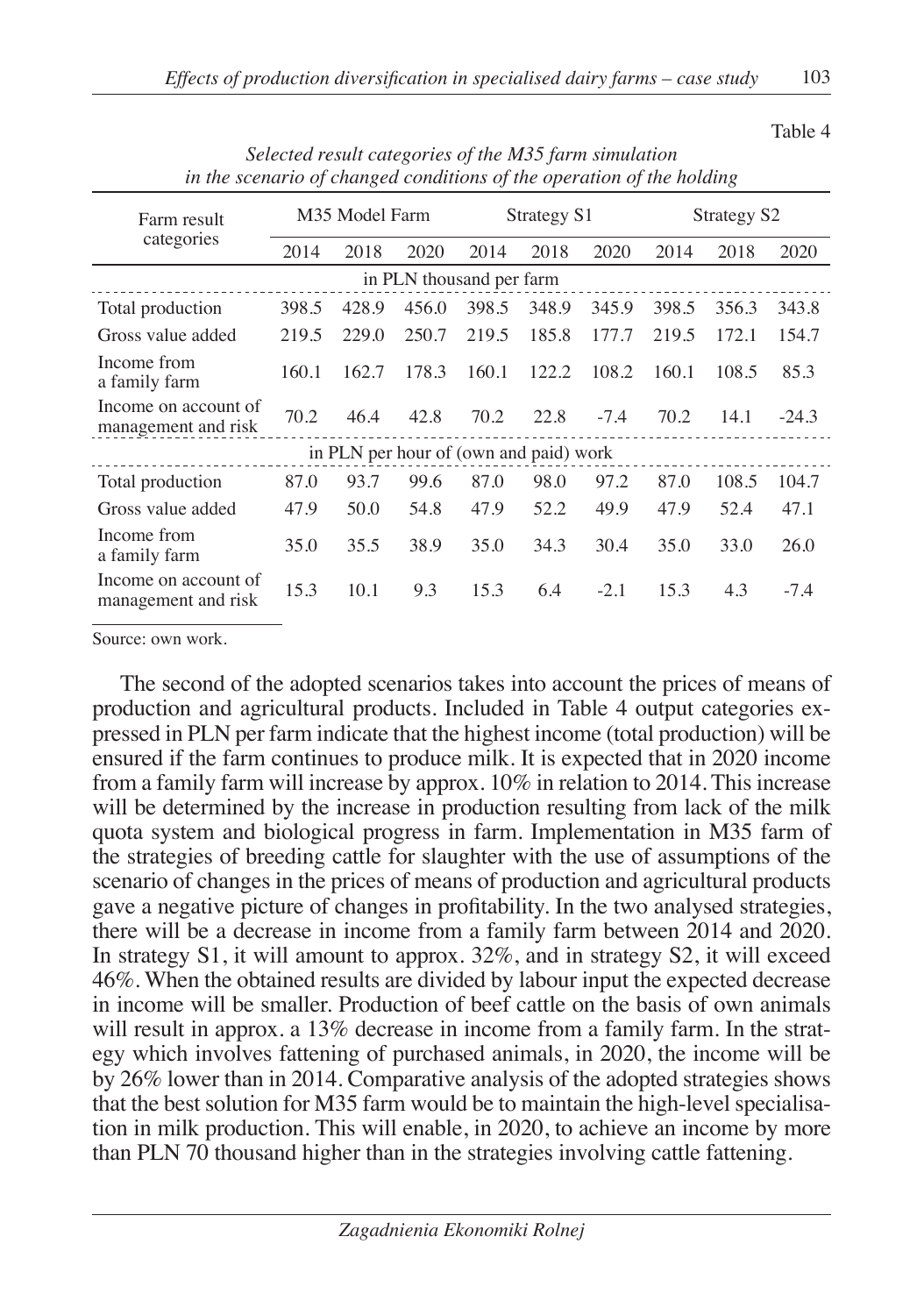Table 5

| Farm result<br>categories                   | M74 Model Farm |       |                                        | Strategy S1 |       |                     | Strategy S2 |       |               |
|---------------------------------------------|----------------|-------|----------------------------------------|-------------|-------|---------------------|-------------|-------|---------------|
|                                             | 2014           | 2018  | 2018/<br>2014                          | 2014        | 2018  | 2018/<br>2014       | 2014        | 2018  | 2018/<br>2014 |
| in PLN thousand per farm                    |                |       |                                        |             |       |                     |             |       |               |
| Total production                            |                |       | 986.4 1107.4 112.3%                    | 986.4       | 870.7 | 88.3%               | 986.4       | 881.7 | 89.4%         |
| Gross value added                           | 540.5          | 657.1 | $121.6\%$                              | 540.5       | 507.8 | 94.0%               | 540.5       | 469.7 | 86.9%         |
| Income from<br>a family farm                | 388.9          | 507.0 | $130.4\%$                              | 388.9       | 370.7 | 95.3%               | 388.9       | 335.6 | 86.3%         |
| Income on account of<br>management and risk | 264.5          | 357.1 | 135.0\% 264.5                          |             | 231.0 | 87.3%               | 264.5       | 195.5 | 73.9%         |
|                                             |                |       | in PLN per hour of (own and paid) work |             |       |                     |             |       |               |
| Total production                            | 156.7          | 175.9 | $112.3\%$                              | 156.7       |       | 160.5 102.4\% 156.7 |             | 182.9 | 116.7%        |
| Gross value added                           | 85.8           | 104.4 | 121.7%                                 | 85.8        | 93.6  | $109.1\%$           | 85.8        | 97.5  | 113.6%        |
| Income from<br>a family farm                | 61.8           | 80.5  | 130.3%                                 | 61.8        | 68.3  | $110.5\%$           | 61.8        | 69.6  | 112.6%        |
| Income on account of<br>management and risk | 42.0           | 56.7  | 135.0%                                 | 42.0        | 42.6  | $101.4\%$           | 42.0        | 40.6  | 96.7%         |

*Selected result categories of the M74 farm simulation in the scenario of unchanged conditions of the environment*

Source: own work.

While analysing income on account of management and risk, it can be noticed that regardless of whether the analysed farm maintains the existing production or makes attempts at diversification, the income will decrease in 2014- -2020. An important issue is the level of the decrease. The smallest decrease, by approx. 40%, is associated with maintaining the milk production direction. When the strategy of cattle fattening is introduced, regardless of the origin of the cattle, in 2020, the income on account of management and risk will reach negative values. Similar trends will occur for changes in the income on account of management and risk achieved per hour of work.

Table 5 presents results of a simulation for the second of the analysed farms (M74) in the scenario of unchanged conditions of the environment. The results of research show that if an farm gets involved in beef cattle production, income from the family farm will decrease. In 2018, in the strategy of own calf fattening, it will reach nearly PLN 371 thousand and will be by 27% lower than income achieved in case of the lack of production diversification. In strategy S2 (purchase of cattle for fattening), on the other hand, it will amount to PLN 336 thousand. Results expressed in PLN per hour of labour input show that in all the analysed strategies (2018), income from a family farm is within the range of PLN 68-80 per hour. It will be the lowest in the strategy of own calf fattening. Another analysed profitability category was income on account of management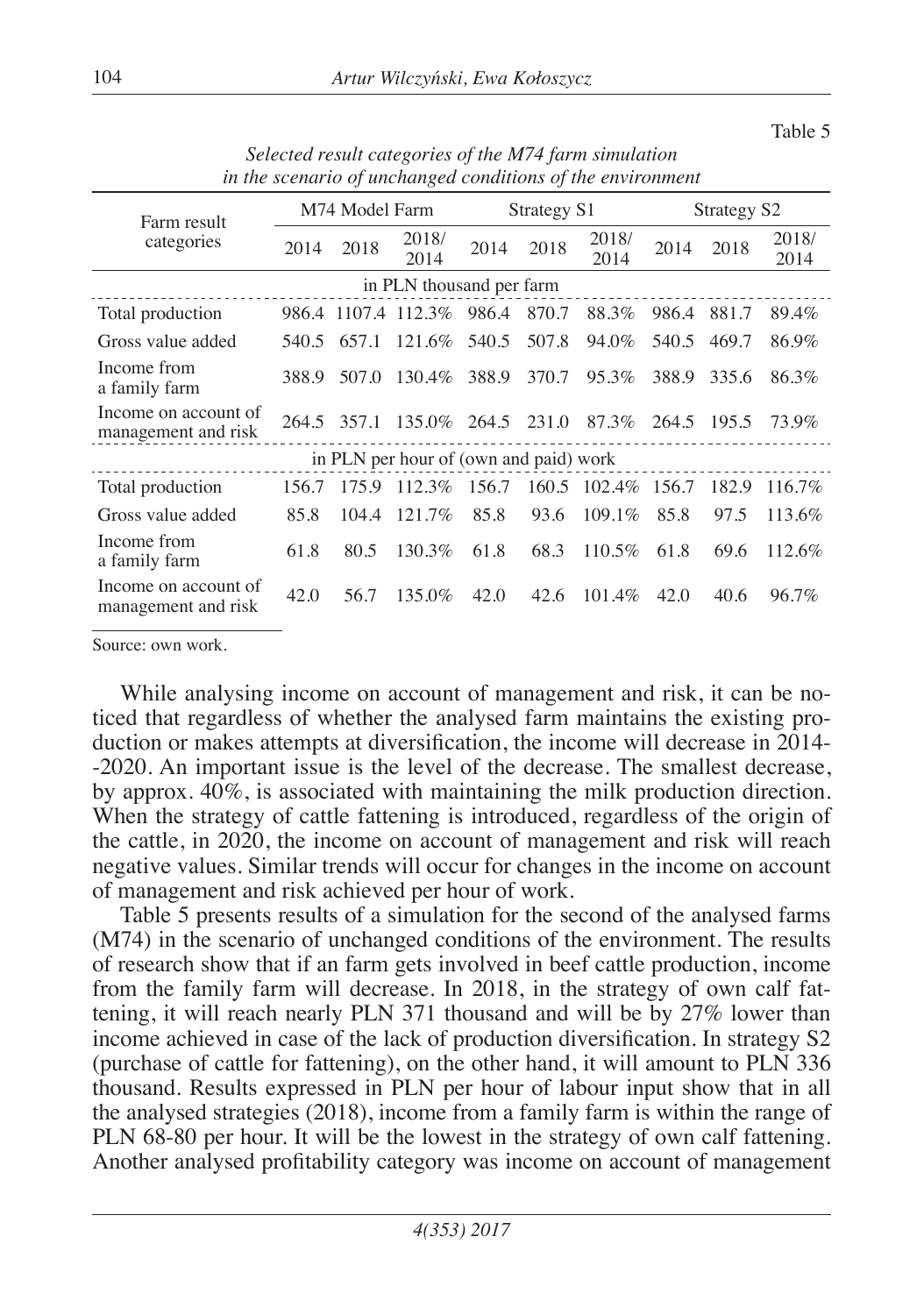and risk. In 2018, it will be the lowest if a decision is made to extend production to purchased cattle fattening. In this case, it will amount to PLN 40.6 per hour of work and will be by PLN 2 lower than in the strategy of own cattle fattening.

Table 6

| Farm result                                 | M74 Model Farm |                                        |               | Strategy S1 |       |       | Strategy S2 |       |         |
|---------------------------------------------|----------------|----------------------------------------|---------------|-------------|-------|-------|-------------|-------|---------|
| categories                                  | 2014           | 2018                                   | 2020          | 2014        | 2018  | 2020  | 2014        | 2018  | 2020    |
| in thousand PLN per farm                    |                |                                        |               |             |       |       |             |       |         |
| Total production                            | 986.4          |                                        | 1004.5 1070.7 | 986.4       | 800.2 | 798.7 | 986.4       | 809.7 | 790.6   |
| Gross value added                           | 540.5          | 520.0                                  | 574.5         | 540.5       | 406.0 | 393.2 | 540.5       | 370.3 | 340.6   |
| Income from<br>a family farm                | 388.9          | 351.1                                  | 385.4         | 388.9       | 252.7 | 221.4 | 388.9       | 220.6 | 172.7   |
| Income on account of<br>management and risk | 264.5          | 179.0                                  | 179.2         | 264.5       | 88.3  | 26.8  | 264.5       | 56.0  | $-21.1$ |
|                                             |                | in PLN per hour of (own and paid) work |               |             |       |       |             |       |         |
| Total production                            | 156.7          | 159.5                                  | 170.0         | 156.7       | 147.5 | 147.2 | 156.7       | 168.0 | 164.0   |
| Gross value added                           | 85.8           | 82.6                                   | 91.2          | 85.8        | 74.8  | 72.5  | 85.8        | 76.8  | 70.7    |
| Income from<br>a family farm                | 61.8           | 55.8                                   | 61.2          | 61.8        | 46.6  | 40.8  | 61.8        | 45.8  | 35.8    |
| Income on account of<br>management and risk | 42.0           | 28.4                                   | 28.5          | 42.0        | 16.3  | 4.9   | 42.0        | 11.6  | $-4.4$  |

*Selected result categories of the M74 farm simulation in the scenario of changed conditions of the operation of the holding*

Source: own work.

In the scenario taking into account future development of prices of means of production and agricultural products, the extension of the production to cattle for slaughter will negatively impact profitability of M74 farm (Table 6). Adoption of the assumptions of the strategy involving own cattle breeding will result in lower income achieved by the family farm compared to the lack of diversification of production. In 2020, the difference will amount to approx. PLN 165 thousand. It will be higher when the second of the adopted strategies is implemented. It is estimated that in case of this strategy, the difference in 2020 will be more than PLN 210 thousand. Information included in Table 6, on the amount of income on account of management and risk per hour of work, confirm, the less favourable situation of the farm in connection with a decision to diversify production. The results obtained for 2020 show that implementation of the strategy involving own cattle fattening will ensure income on account of management and risk at the level of approx. PLN 5 per hour of work. This means that the income will be by approx. PLN 24 lower than in case of the lack of diversification of production. In the second of the adopted strategies, income on account of management and risk will be gradually decreasing, and in 2020 it will reach a negative value.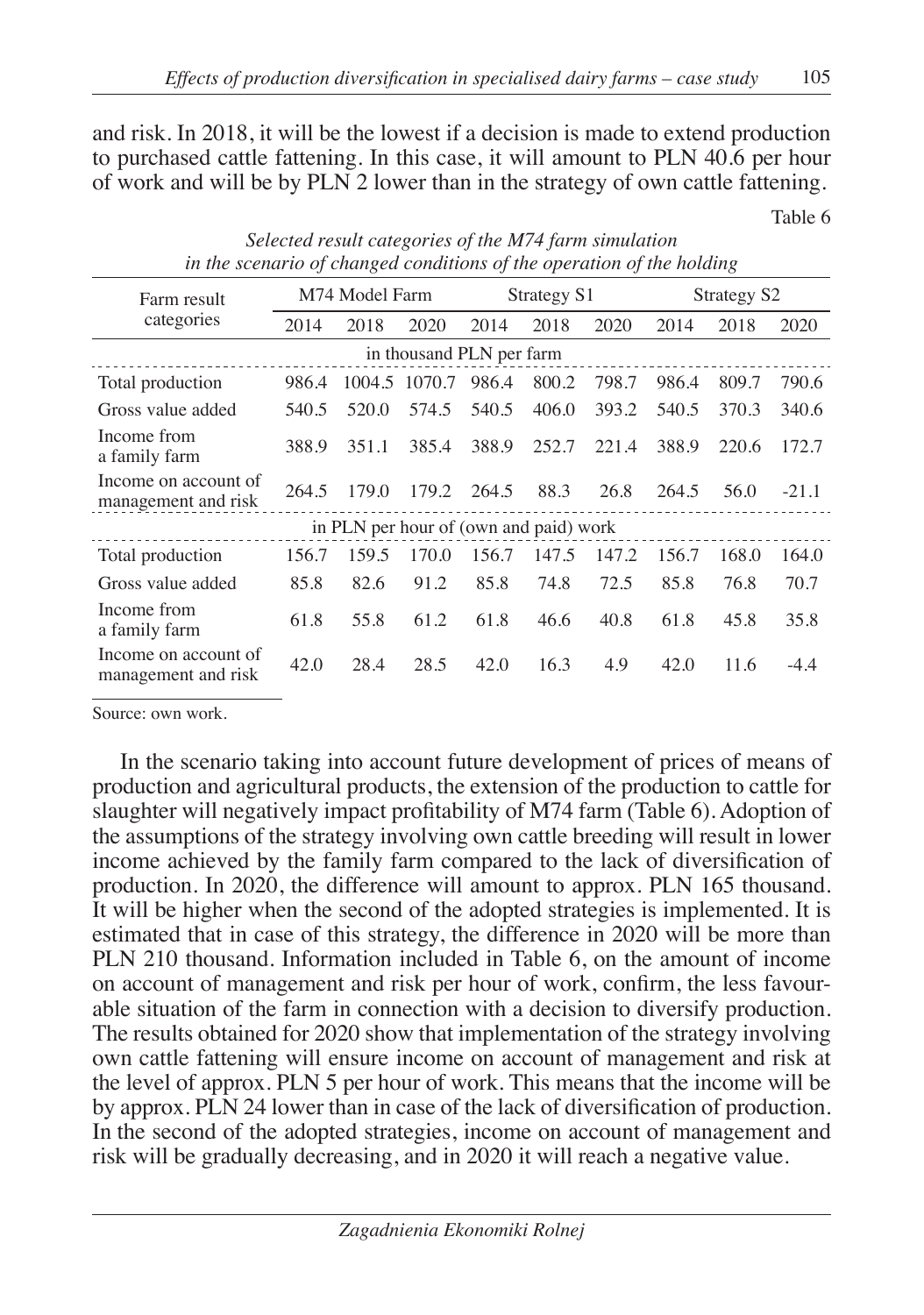# **Conclusions**

Diversification of production may become an indispensable strategy for achieving income levels that would satisfy agricultural producers. The measures taken by the European Union to further liberalise individual agricultural markets are the main determinants of the process leading to diversification of agricultural production. Thus, agricultural producers should consider the possibility of deciding to extent the range of production reducing, at the same time, the burdens resulting from the need to engage additional factors of production. It seems that the least complex activities are associated with diversification of production on milk producing farms, which can be also involved in beef cattle production.

The purpose of the conducted research is to provide data, for instance, on differences between future income of dairy farms depending on the adopted strategy involving expansion to production of cattle for slaughter. Results of the conducted simulations show that the highest income from a family farm and income on account of management and risk will be ensured if the farm maintains the highlevel specialisation in milk production. Analysis of results obtained from the strategies adopted for research purposes involving beef cattle production shows that the farm will be ensured higher profitability if it adopts the strategy involving milk production along with own cattle fattening. In case of this strategy income from a family farm in 2020 will be higher by approx. 26-28% than income achieved by the analysed farm in the strategy involving purchase of animals for further fattening (strategy S2). Calculation of income on account of management and risk taking account of the costs of alternative use of own factors of production shows that in 2020, in case of strategy S2, such income for both model farms will assume a negative value.

It should be noted that the research conducted is a starting point for further analyses as regards assessment of the effects of production diversification on dairy farms. A subsequent step will be to assess the income risk incurred due to changes in the milk and beef cattle purchase prices.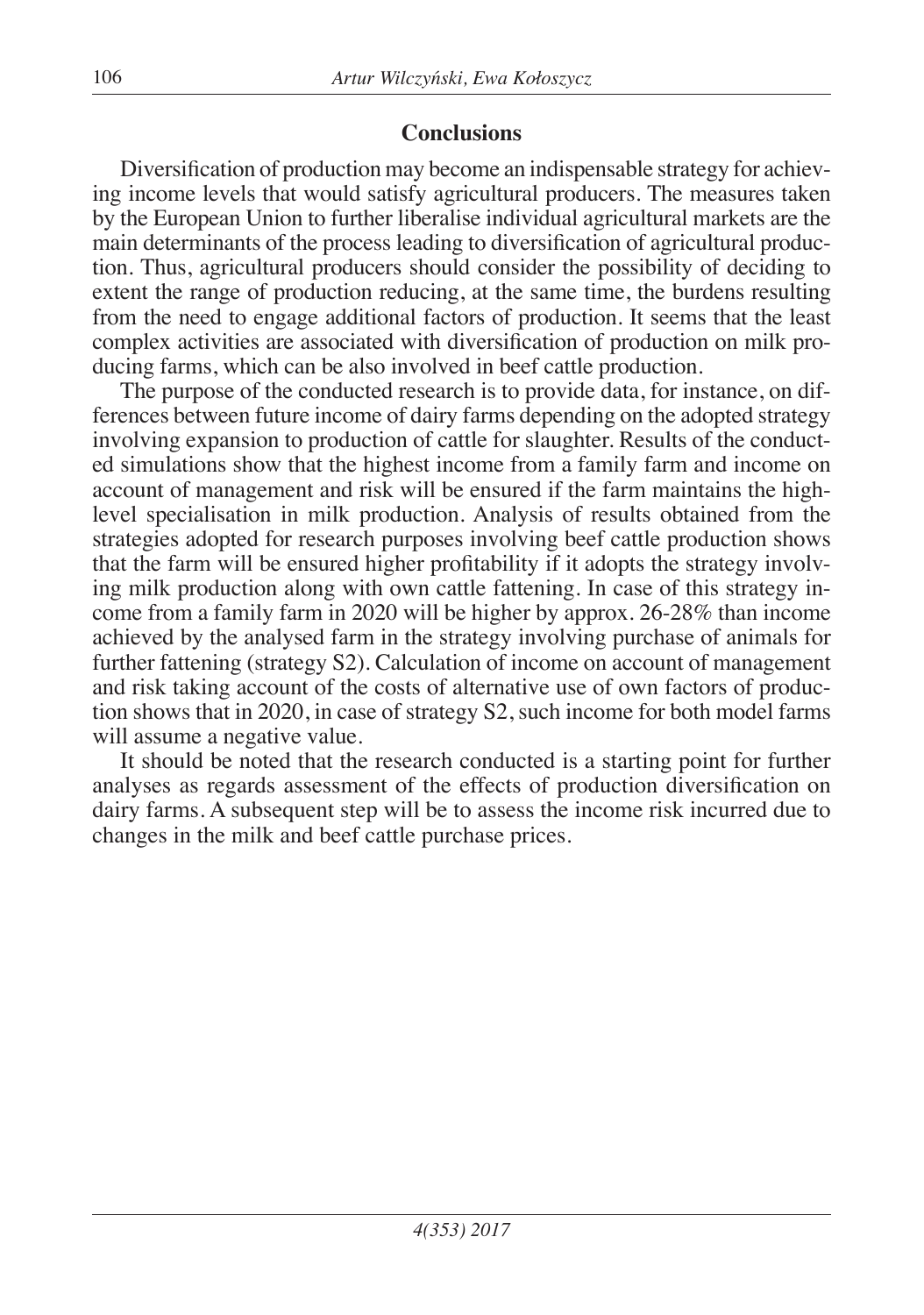### **References**

- Abramczuk, Ł., Augustyńska-Grzymek, I., Czułowska, M., Jabłoński, K., Skarżyńska, A., Żekało, M. (2015). *Wskaźniki zmian kosztów bezpośrednich i cen podstawowych produktów rolnych w latach 2014-2015*. Warsaw: IERiGŻ-PIB.
- Bocian, M., Osuch, D., Smolik, A. (2017). *Parametry techniczno-ekonomiczne według grup gospodarstw rolnych uczestniczących w polskim FADN w 2015 r.* Warsaw: IERiGŻ-PIB.
- Deblitz, C., Świtłyk, M. (1999). Zastosowanie modelu TIPI-CAL do budowy międzynarodowej sieci gospodarstw porównawczych. W: *Strategia rozwoju obszarów wiejskich w warunkach reformy ustrojowej państwa i procesów integracji europejskiej*. Akademia Rolnicza w Szczecinie, Akademia Rolniczo-Techniczna w Olsztynie, t. 1, pp. 369-383.
- European Commission (2015). *EU Agricultural Outlook. Prospects for EU agricultural markets and income 2015-2025*. Brussels: European Union.
- European Dairy Farmers (2012). *EDF Raport 2012*. Braunschweig: Federal Research Institute for Rural Areas, Forestry and Fisheries, Institute of Farm Economics.
- Fereniec, J. (1999). *Ekonomika i organizacja rolnictwa*. Warsaw: Wydawnictwo Key Text.
- Goraj, L., Bocian, M., Osuch, D., Smolik, A. (2015). *Parametry techniczno-ekonomiczne według grup gospodarstw rolnych uczestniczących w Polskim FADN w 2013 r*. Warsaw: IERiGŻ-PIB.
- Goraj, L., Bocian, M., Osuch, D., Smolik, A. (2016). *Parametry techniczno-ekonomiczne według grup gospodarstw rolnych uczestniczących w Polskim FADN w 2014 r.* Warsaw: IERiGŻ-PIB.
- Goraj, L., Mańko, S. (2011). Model szacowania pełnych kosztów działalności gospodarstw rolnych. *Zagadnienia Ekonomiki Rolnej, no. 3*(328), pp. 28-58.
- GUS (2006). *Charakterystyka gospodarstw rolnych w 2005 r*. Warsaw.
- GUS (2011). *Charakterystyka gospodarstw rolnych w 2010 r.* Warsaw.
- GUS (2014). *Charakterystyka gospodarstw rolnych w 2013 r.* Warsaw.
- Hemme, T. (2000). *IFCN A concept for international analysis of the policy and technology impacts in agriculture. Ein Konzept zur international vergleichenden Analyse von Politik- und Technikfolgen in der Landwirtschaft*. Landbauforschung Völkenrode, Sonderheft 215, Braunschweig (Dissertation).
- Hemme, T. (ed.). (2014). *IFCN Dairy Report 2013*. Kiel: IFCN.
- Jerzak, M. (2008). Indywidualne instrumenty zarządzania ryzykiem produkcyjnym, dochodowym i cenowym w rolnictwie. W: M. Hamulczuk, S. Stańko (ed.), *Zarządzanie ryzykiem cenowym a możliwości stabilizowania dochodów producentów rolnych*, IERiGŻ- -PIB, pp. 59-72.
- Kierul, Z., Majewski, E. (1991). *Postęp techniczny w gospodarstwie rolniczym*. Warsaw: Państwowe Wydawnictwo Rolnicze i Leśne.
- Klepacki, B. (1997). *Wybrane pojęcia z zakresu organizacji gospodarsw, produkcji i pracy w rolnictwie*. Warsaw: Wydawnictwo SGGW.
- Krammer, M., Larcher, M., Vogel, S., Lautsch, E. (2012). The pattern of Austrian dairy farm houshold strategies. *German Journal of Agriculture Economics*, t. 61, no. 2, pp. 96-113.
- Krupski, R. (ed.). (2003). Strategie i zarządzanie strategiczne. W: *Zarządzanie strategiczne. Koncepcje* – *metody*. Wrocław: Wydawnictwo Akademii Ekonomicznej im. Oskara Langego we Wrocławiu.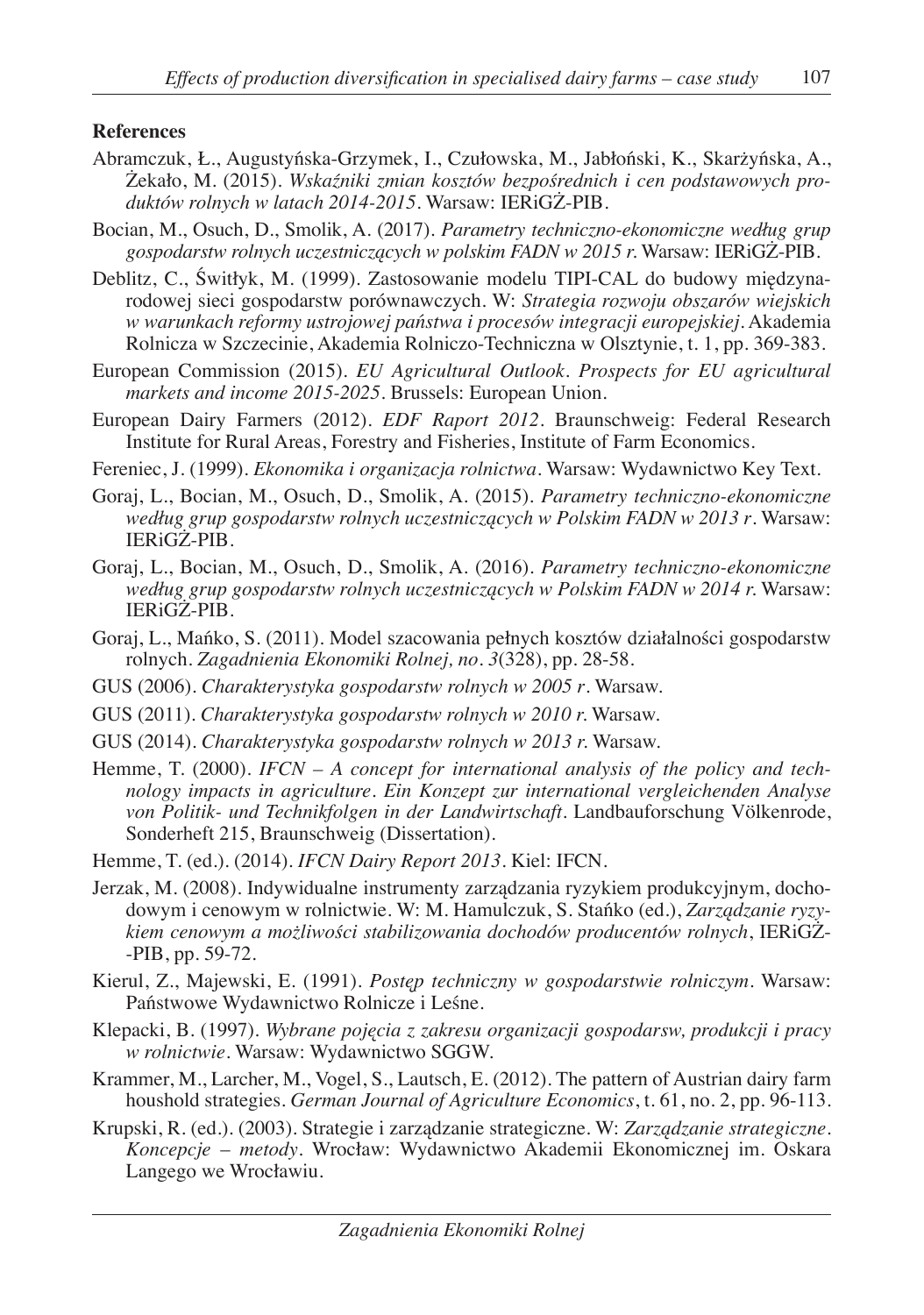- Methorst, R.G., Roep, D., Verhees, F.J.,Verstegen, J.A. (2016). Drivers for differences in dairy farmers perceptions of farm development strategies in an area with nature and landscape as protected public goods. *Local Economy*, vol. 31, no. 5, pp. 554-571.
- Mishra, A.K., El-Osta, H.S., Johnson, J.D. (2004). *Succession in family farm business: empirical evidence from the U.S. farm sector.* Presentation at the AAEA Meeting in Denver. Pobrane z: http://purl.umn.edu/20114.

Obłój, K. (2007). *Strategie organizacji*. Warsaw: Polskie Wydawnictwo Ekonomiczne.

- Romanowska, M. (2004). *Planowanie strategiczne w przedsiębiorstwie*. Warsaw: Polskie Wydawnictwo Ekonomiczne.
- Skarżyńska, A. (2011). Koszty ekonomiczne produkcji mleka metodyczne ujęcie rachunku oraz wyniki badań w 2009 roku. *Zagadnienia Ekonomiki Rolnej, no. 3*(328), pp. 143-161.
- Stachak, S. (1998). *Ekonomika agrofirmy*. Warsaw: Wydawnictwo Naukowe PWN.
- Stachak, S. (2013). *Podstawy metodologii nauk ekonomicznych*. Gdańsk: Difin.
- Świtłyk, M. (1999). *Zarys nauki o zarządzaniu przedsiębiorstwem rolniczym*. Szczecin: Wydawnictwo Akademii Rolniczej w Szczecinie.
- Tracy, M. (1997). *Polityka rolno-żywnościowa w gospodarce rynkowej. Wprowadzenie do teorii i praktyki*. Warsaw: Wydawnictwo Olympus Centrum Edukacji i Rozwoju Biznesu.
- World Bank (2016). *Commodity Markets Outlook*. Washington: World Bank Group.
- Ziętara, W. (2014). Koncentracja i specjalizacja gospodarstw rolniczych w procesie integracji z Unią Europejską. *Zeszyty Naukowe Szkoły Głównej Gospodarstwa Wiejskiego w Warszawie. Problemy Rolnictwa Światowego*, vol. 29, no. 1, pp. 157-169.